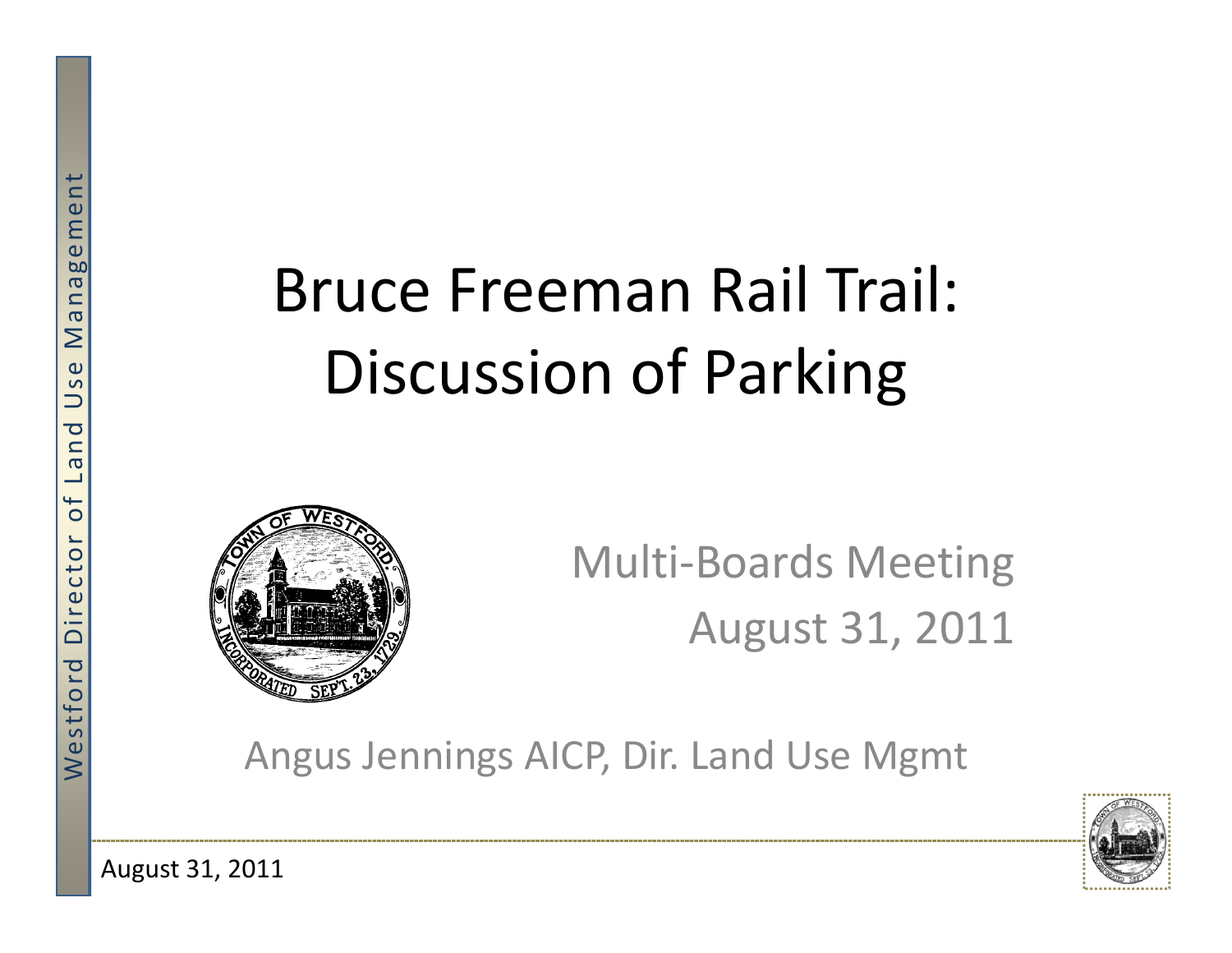## Review of Presentation

- Goals for meeting
- Summary of issues
- $\left| \frac{E}{\sigma} \right|$  Review of recent dynamics
	- Summary of correspondence received
	- Presentation of parking concepts (Town Engineer)
	- $\bullet$ Request for policy direction from Boards

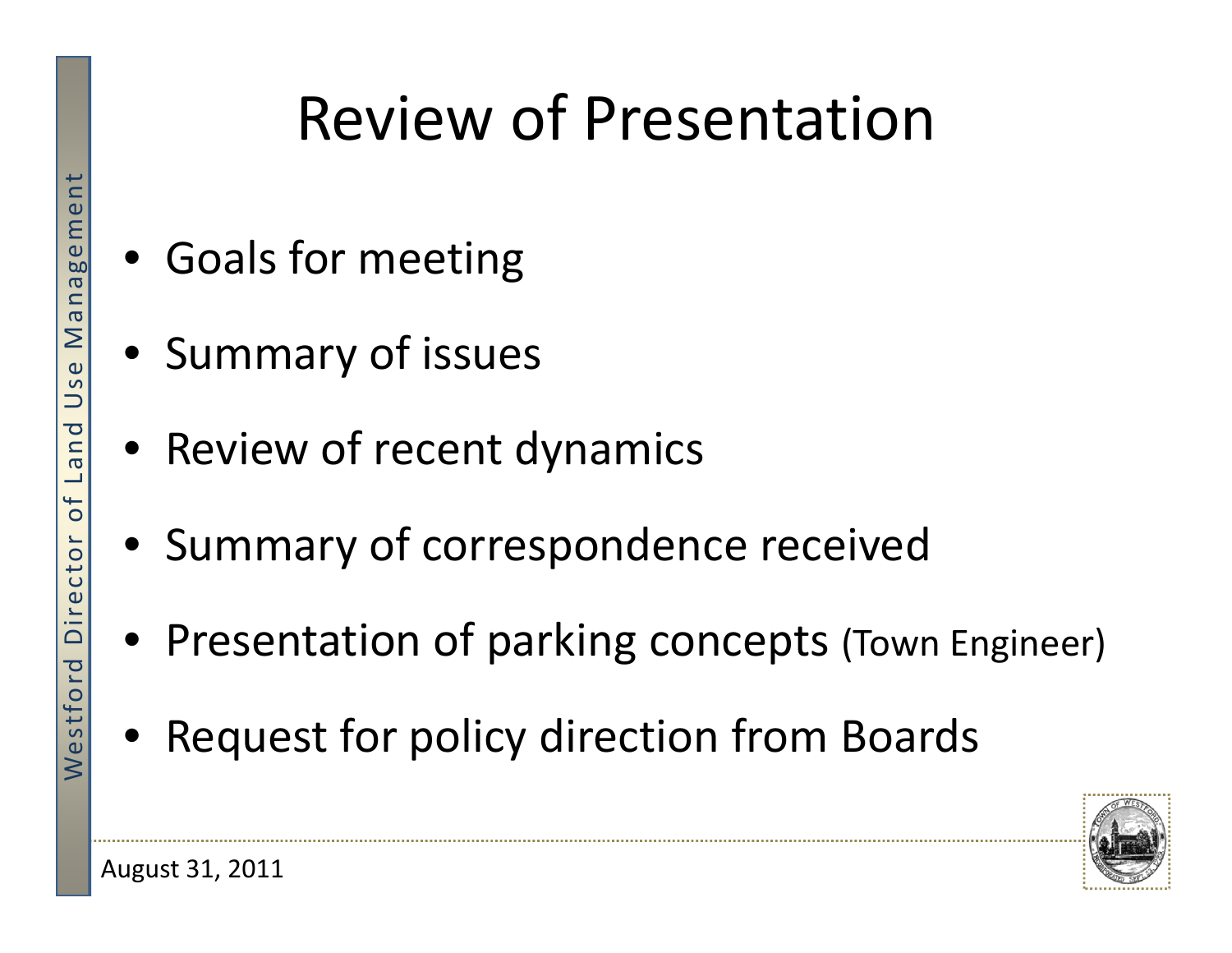#### tGoals for Tonight 's Discussion

- $\frac{1}{n}$  Issue of parking has been raised in several public<br> $\frac{1}{n}$  Issue of parking has been raised in several public<br>meetings in past year and beyond by  $\begin{bmatrix} 1 & 1 & 1 & 1 \\ \frac{1}{2} & 1 & 1 & 1 \\ \frac{2}{3} & 1 & 1 & 1 \\ 0 & 0 & 0 & 0 \\ 0 & 0 & 0 & 0 \\ 0 & 0 & 0 & 0 \\ 0 & 0 & 0 & 0 \\ 0 & 0 & 0 & 0 \\ 0 & 0 & 0 & 0 \\ 0 & 0 & 0 & 0 \\ 0 & 0 & 0 & 0 \\ 0 & 0 & 0 & 0 \\ 0 & 0 & 0 & 0 \\ 0 & 0 & 0 & 0 \\ 0 & 0 & 0 & 0 \\ 0 & 0 & 0 & 0 \\ 0 & 0 & 0 & 0 \\$ 
	- Tonight's meeting intended to:
		- Provide forum for multiple Boards to share information regarding issue of parking in Westford
		- Review available information regarding options that
- $\begin{bmatrix} 1 & 1 \ 1 & 1 \ 2 & 3 \ 3 & 4 \end{bmatrix}$  Provide direction to s – $-$  Provide direction to staff regarding policy objectives

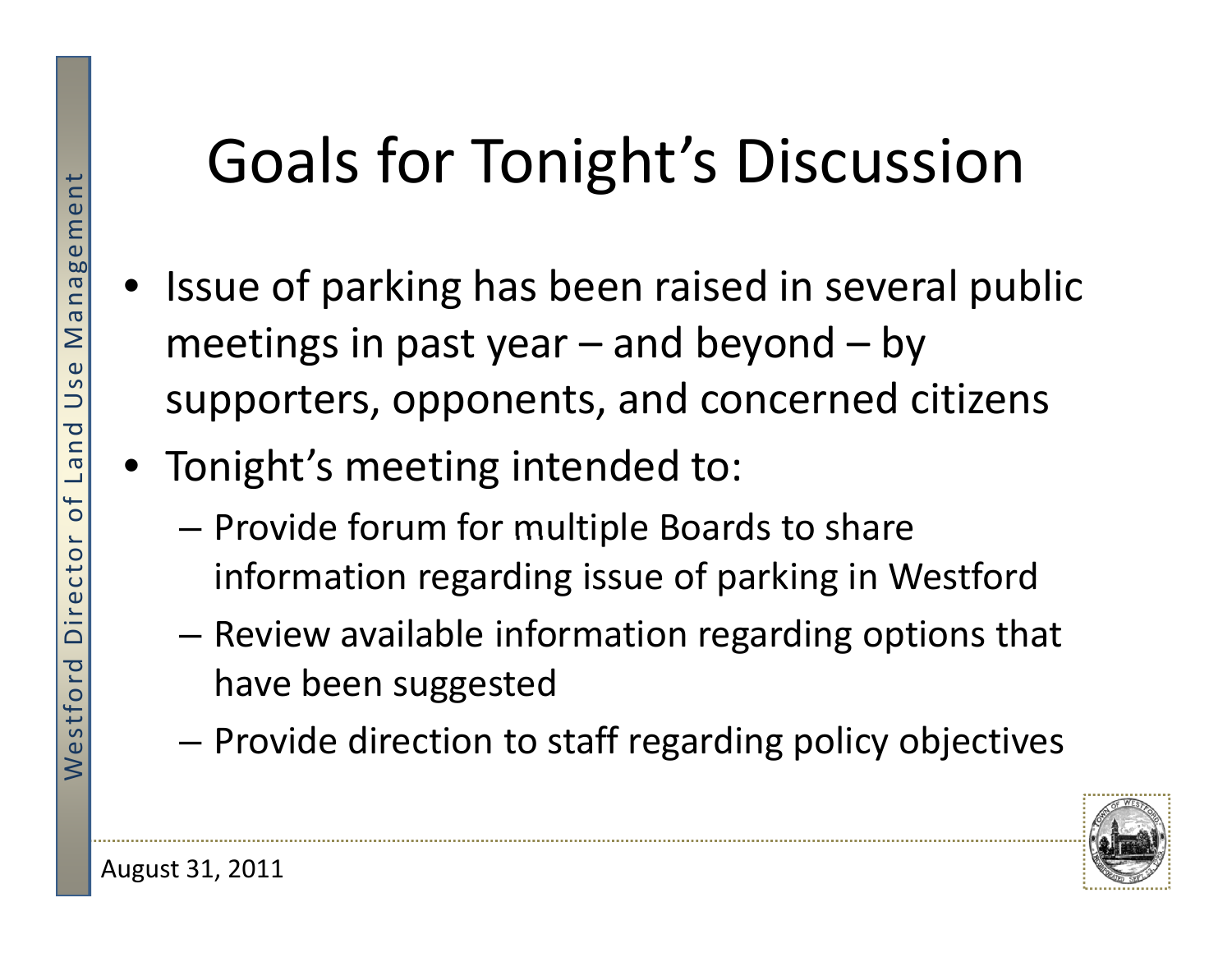#### Bruce Freeman Rail Trail / Westford Parking



#### Policy Challenge

- projected to increase over time
- •A need for parking in Westford was identified during BFRT planning process, but a Town ‐owned location t found at that time
- • No parking to serve BFRT exists in Westford; closest sanctioned parking to trail terminus is 2.4 miles north, at Hart Pond in Chelmsford
- Informal parking creates safety concern, and unmanaged impact to nearby homes



August 31, 2011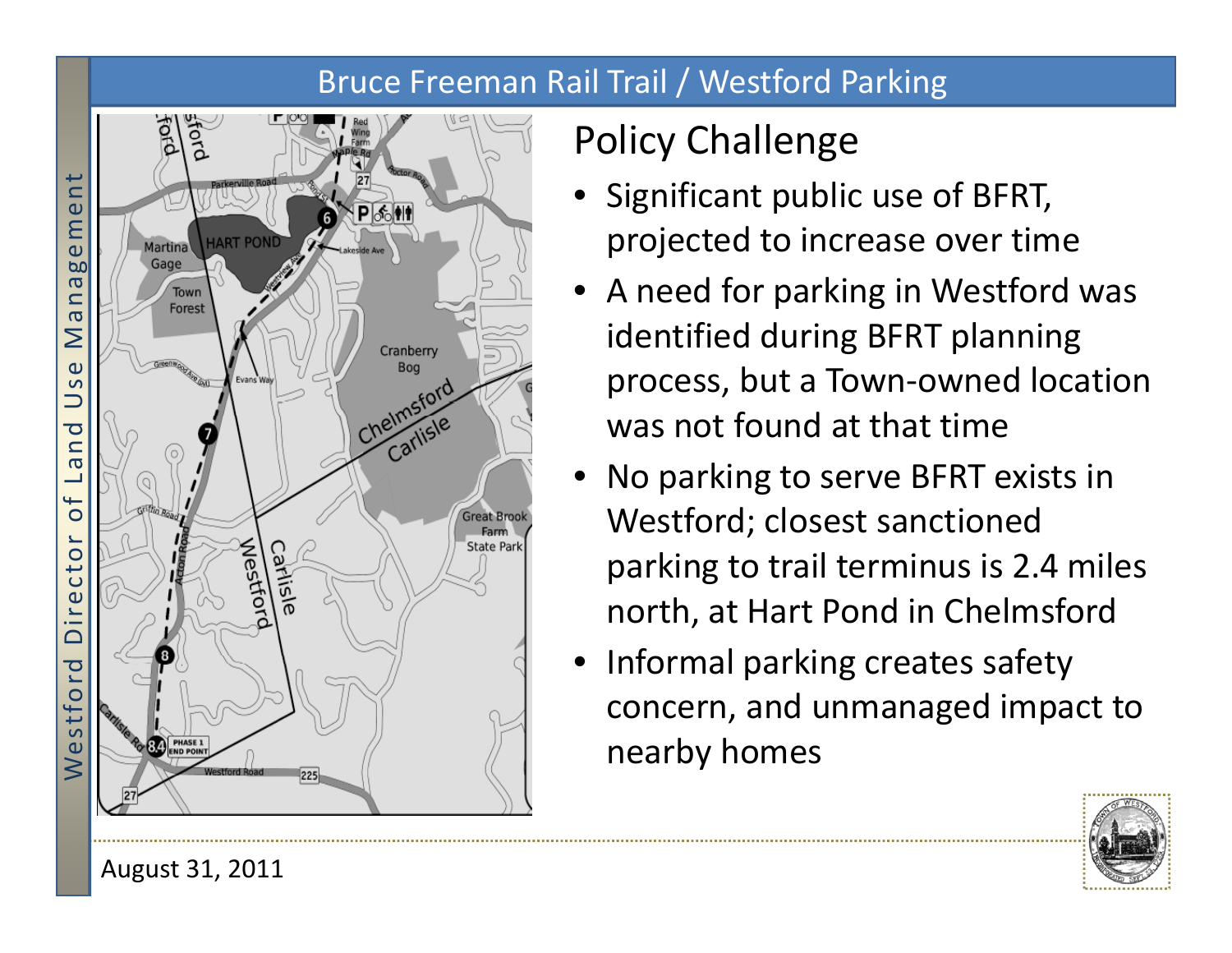#### Bruce Freeman Rail Trail / Westford Parking



- •• Next phase of BFRT design work to include feasibility testing and conceptual design for up to two sites in Westford, not yet identified
- • Next phase of design work will soon begin. Important to set out process
- •**•** Site(s) analysis would identify design features to balance parking with
- •Mesophopriate, set out process for site<br>  $\begin{array}{r} \text{g} \\ \text{h} \\ \text{h} \\ \text{h} \\ \text{i} \end{array}$  (including zoning), and construction



August 31, 2011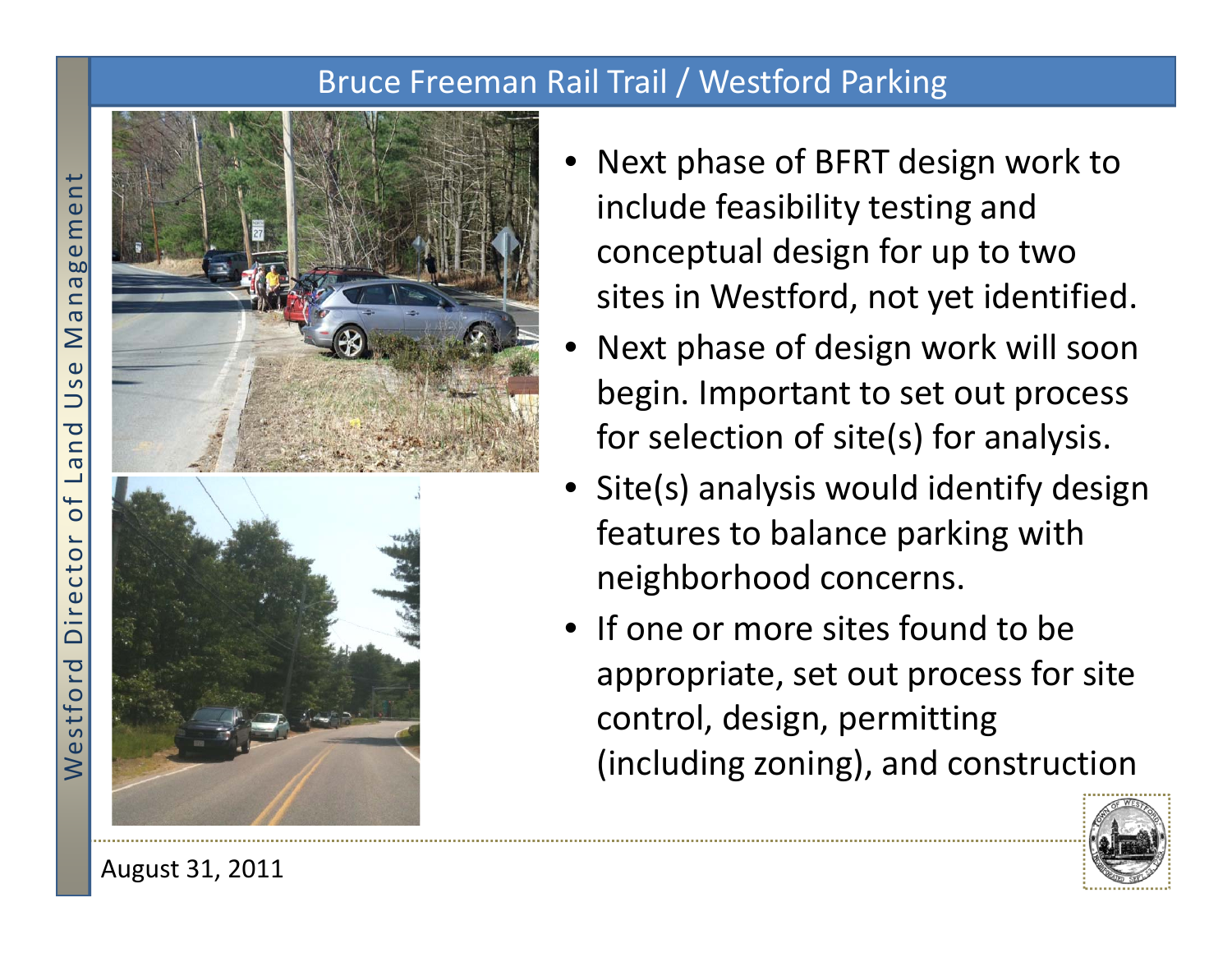#### Next Phase of BFRT – Acton & Concord

- Engineering firm (GPI) selected for next phase of design; will begin in September
- Construction funding not anticipated until at  $\overline{\textsf{least}}$   $\textsf{FY21}$  (Boston MPO FY21-25 draft Long-Range Transportation Plan

MAJOR INFRASTRUCTURE AND EXPANSION HIGHWAY PROJECTS FUNDED IN THE RECOMMENDED PLAN, WITH COSTS

|                                                             | <b>CURRENT</b><br><b>COST</b><br>(2011) | 2012-2015 | 2016-2020 | 2021-2025    | 2026-2030 | 2031-2035 | <b>MPO</b><br><b>FUNDING</b> | <b>NON-MPO</b><br><b>FUNDING*</b> |
|-------------------------------------------------------------|-----------------------------------------|-----------|-----------|--------------|-----------|-----------|------------------------------|-----------------------------------|
| <b>RECOMMENDED HIGHWAY PROJECTS</b>                         |                                         |           |           |              |           |           |                              |                                   |
| <b>Bruce Freeman Rail</b><br>Trail (Concord to<br>Westford) | \$18,700,000                            |           |           | \$29,940,000 |           |           | \$29,940,000                 |                                   |
| August 31, 2011                                             |                                         |           |           |              |           |           |                              |                                   |

**TABLE 8-3**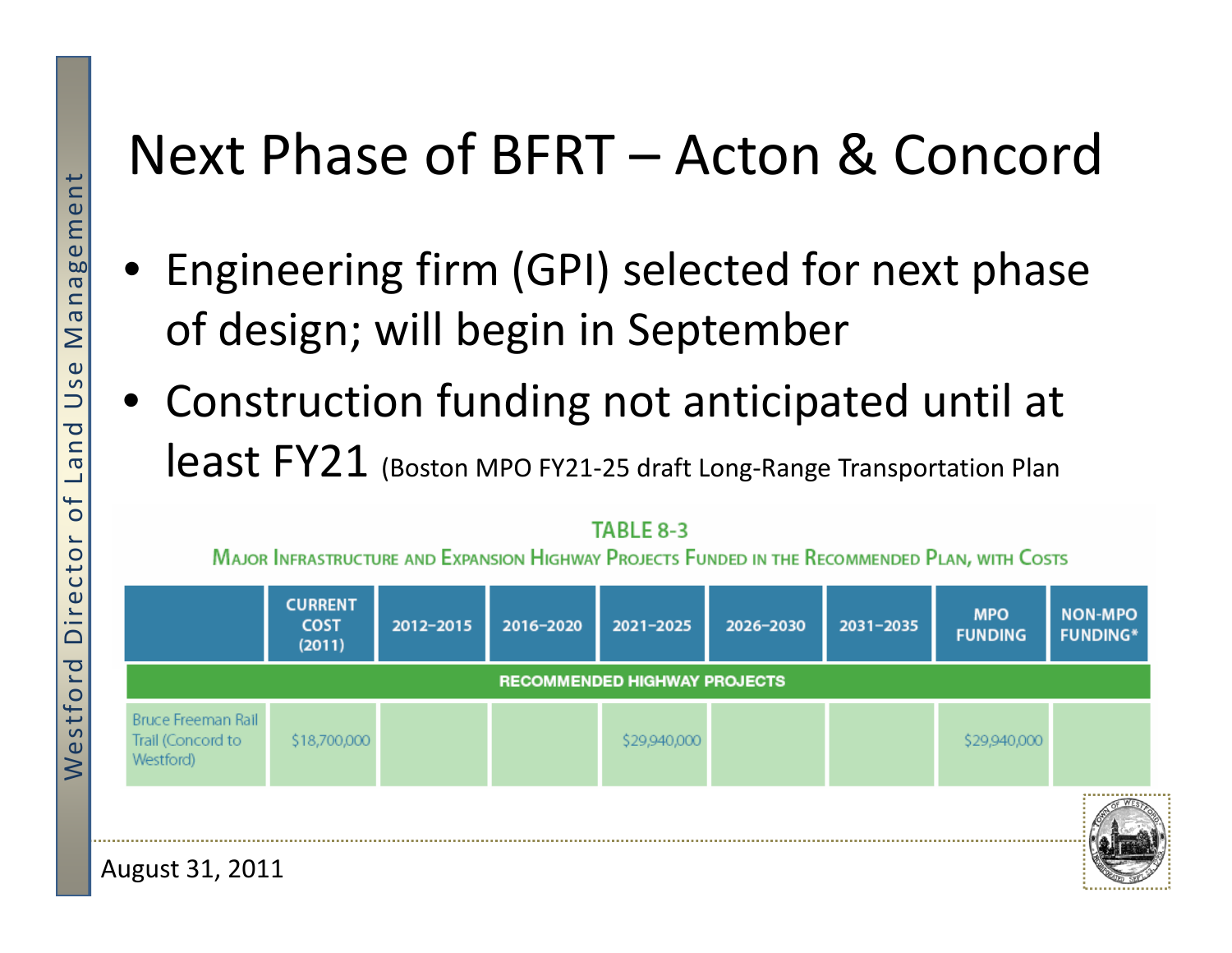- Recent Dynamics<br>
In October 2010, after two related<br>
<u>Ease</u><br>
meetings, Planning Board unanime • In October 2010, after two related public<br>meetings, Planning Board unanimously  $\frac{18}{20}$  supported staff efforts to further investigate parking options in or near Westford, with<br>
timeline for work not determined
	- Westford Highway Department has posted "no parking" signs at Vose parcel; Police enforcing
	- Chelmsford has voiced opposition to placing signs directing people to Hart Pond

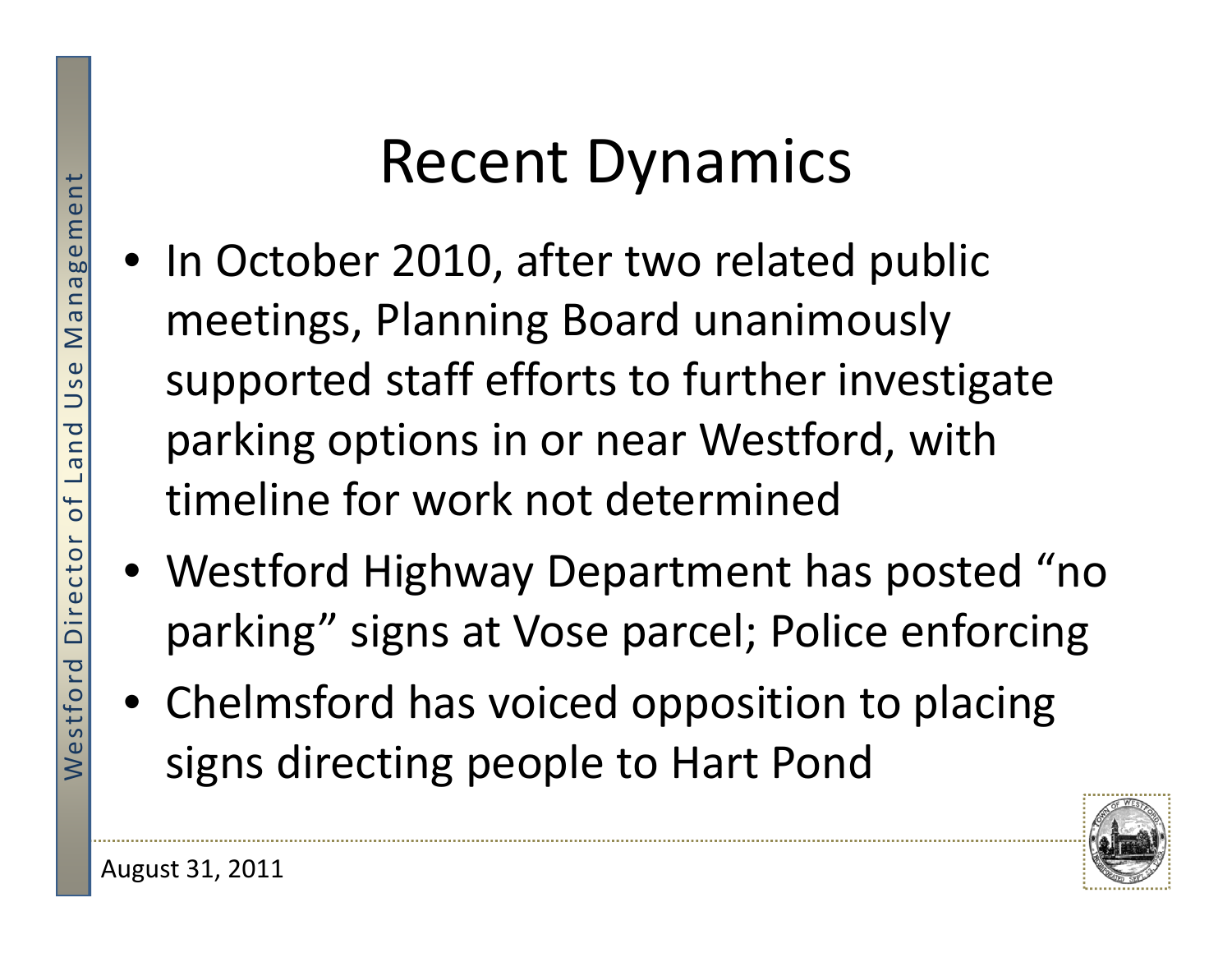## Preparations for Tonight's Meeting

- as a Town staff have conducted preliminary reviews of<br>all parcels that have been suggested even in a all parcels that have been suggested parcels that have been suggested – even in a cursory way – in order to provide Boards information to support this process
	- For those few parcels with any potential viability, conceptual drawings have been prepared
	- Town Counsel provided opinion re zoning
	- Public mailings and email notifications sent
	- All written correspondence received on this topic – both last fall and recently – has been provided to all Board members

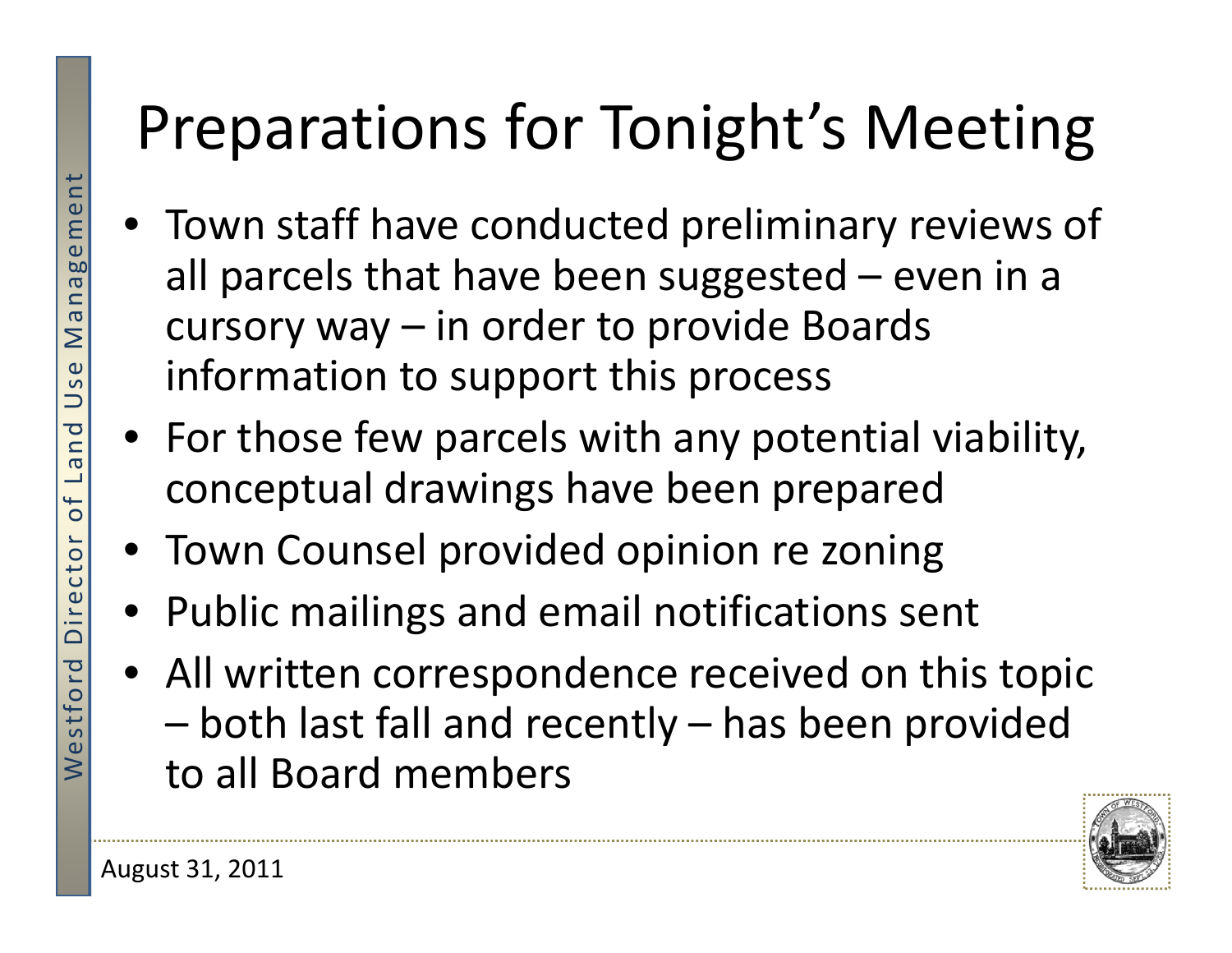#### Extensive Public Correspondence Received

- Many letters oppose parking, citing range of<br>concerns
- $\begin{bmatrix} 1 & 1 \\ 2 & 3 \\ 3 & 4 \end{bmatrix}$  Some let • Some letters support add'l parking
	- •**•** Some concerns may be able to be mitigated in parking design (i.e. screening, scale, location); other letters are opposed to any parking
	- Suggestions received included better signage to Chelmsford parking; evaluation of parking on industrial/commercial sites; overall project planning

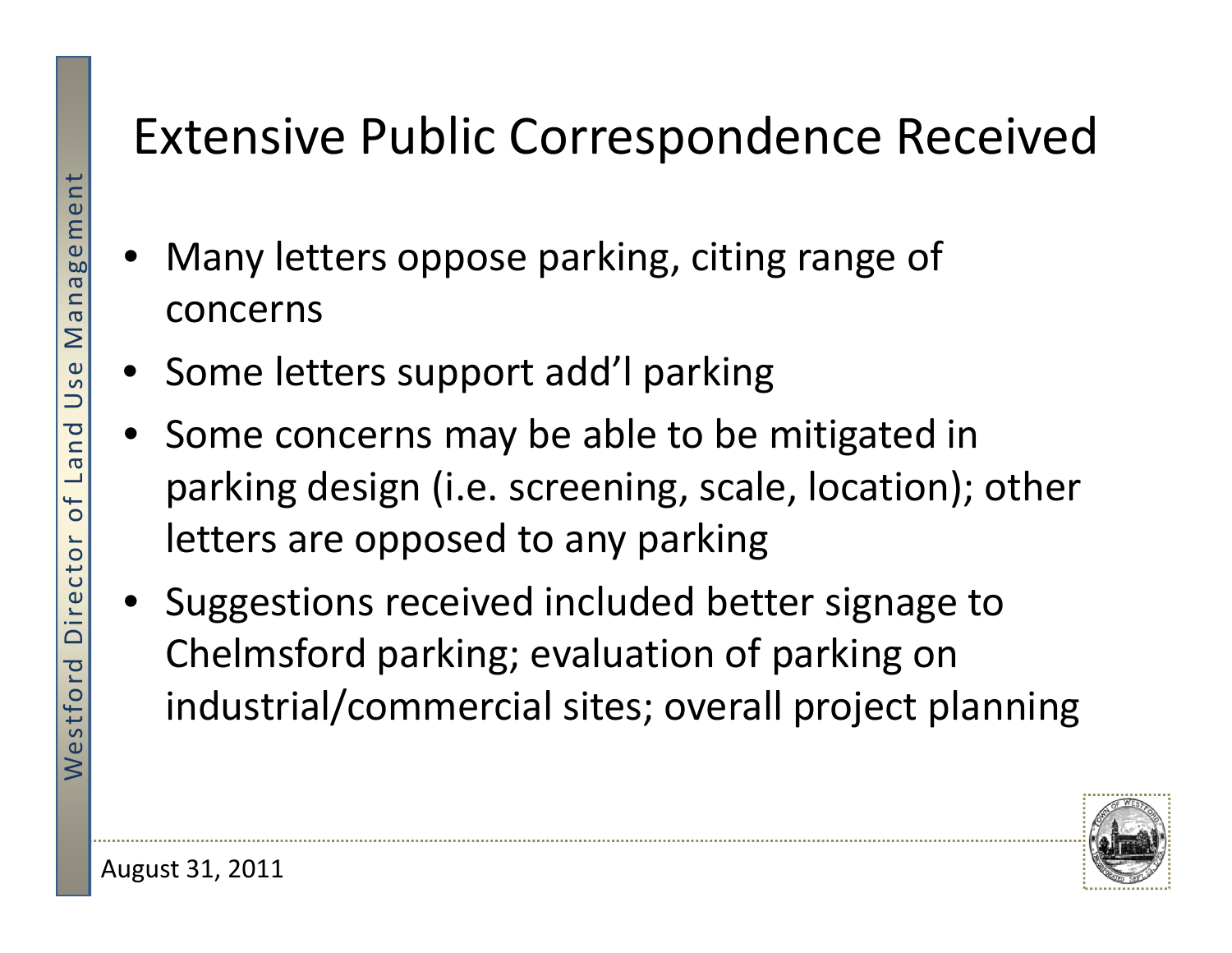### **Example 21 Concerns Raised**

- • Gradin g of ravines to make a level lot
- •• Increased need for police patrols
- $\begin{array}{c|c}\n\hline\n\frac{1}{6} & \frac{1}{6} \\
\hline\n\end{array}$   $\bullet$  Lighting, and related cost<br>
of operations of operations
	- Need for traffic studies
	- •**•** Increased congestion in b busy area
	- • Overnight lighting would encourage loitering
- Would put homes at risk for vandalism
- Risk to children crossing road
- Clean up of litter
- •Noise management
- BFRT is community feature, not destination
- Effect of overflow parking on neighborhood

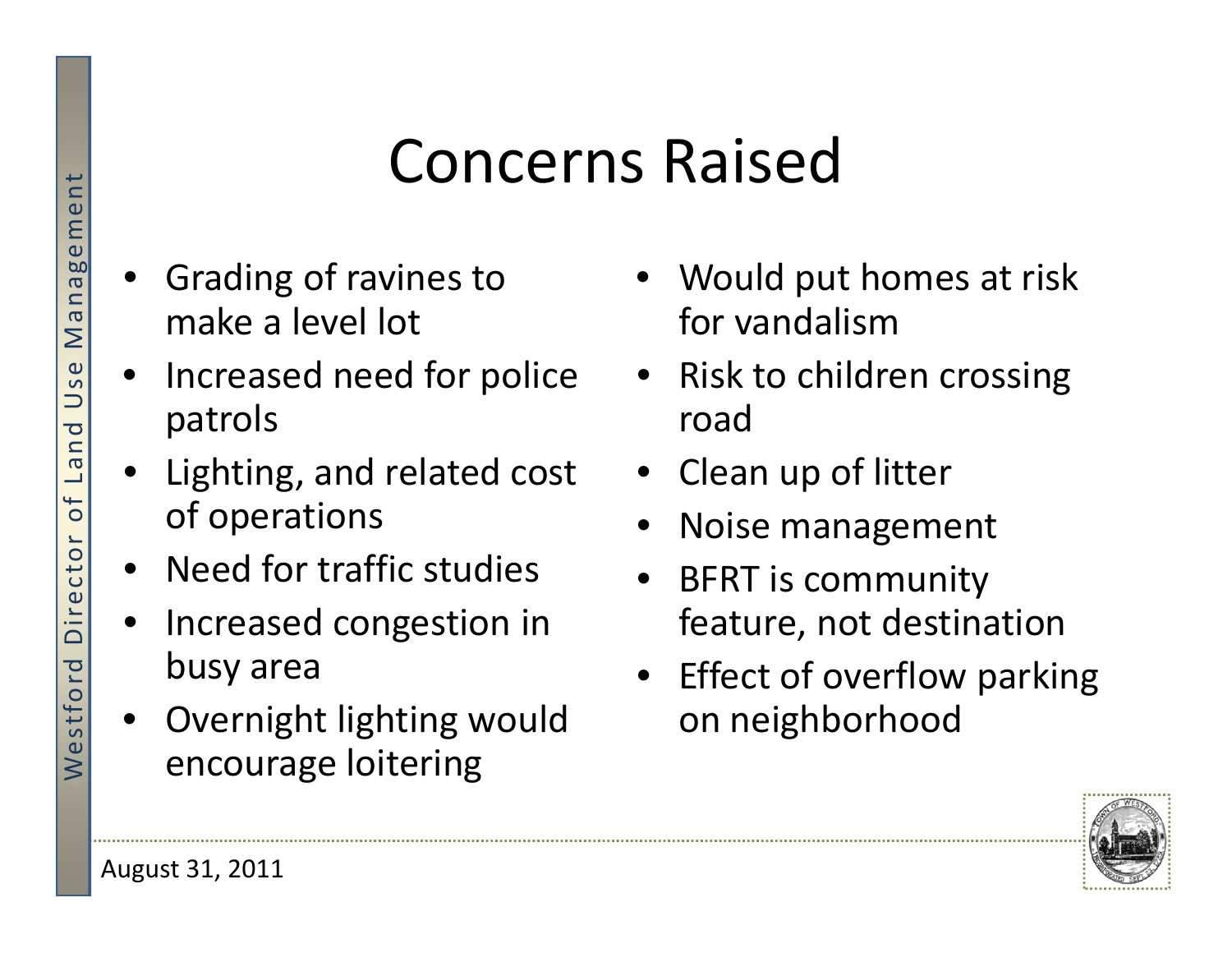### **Example 21 Concerns Raised**

- •• Deforestation / loss of screening from Rte 27
- Enforcement of restrictionon use of lot to only BFRT  $\begin{array}{c|c}\n\hline\n\vdots \\
\hline\n\vdots \\
\hline\n\vdots \\
\hline\n\vdots \\
\hline\n\vdots \\
\hline\n\end{array}$  e Restriction on vendors
	- Restriction on vendors setting up on lot
	- •Lighting
	- Effect on residential Effect on residential<br>character / property values
	- Aesthetic issues
- Increased potential for p crime, vandalism
- • Danger to kids from strangers
- •**•** Increased noise and litter
- •• Size of lot
- •**•** Town expense to maintain and monitor

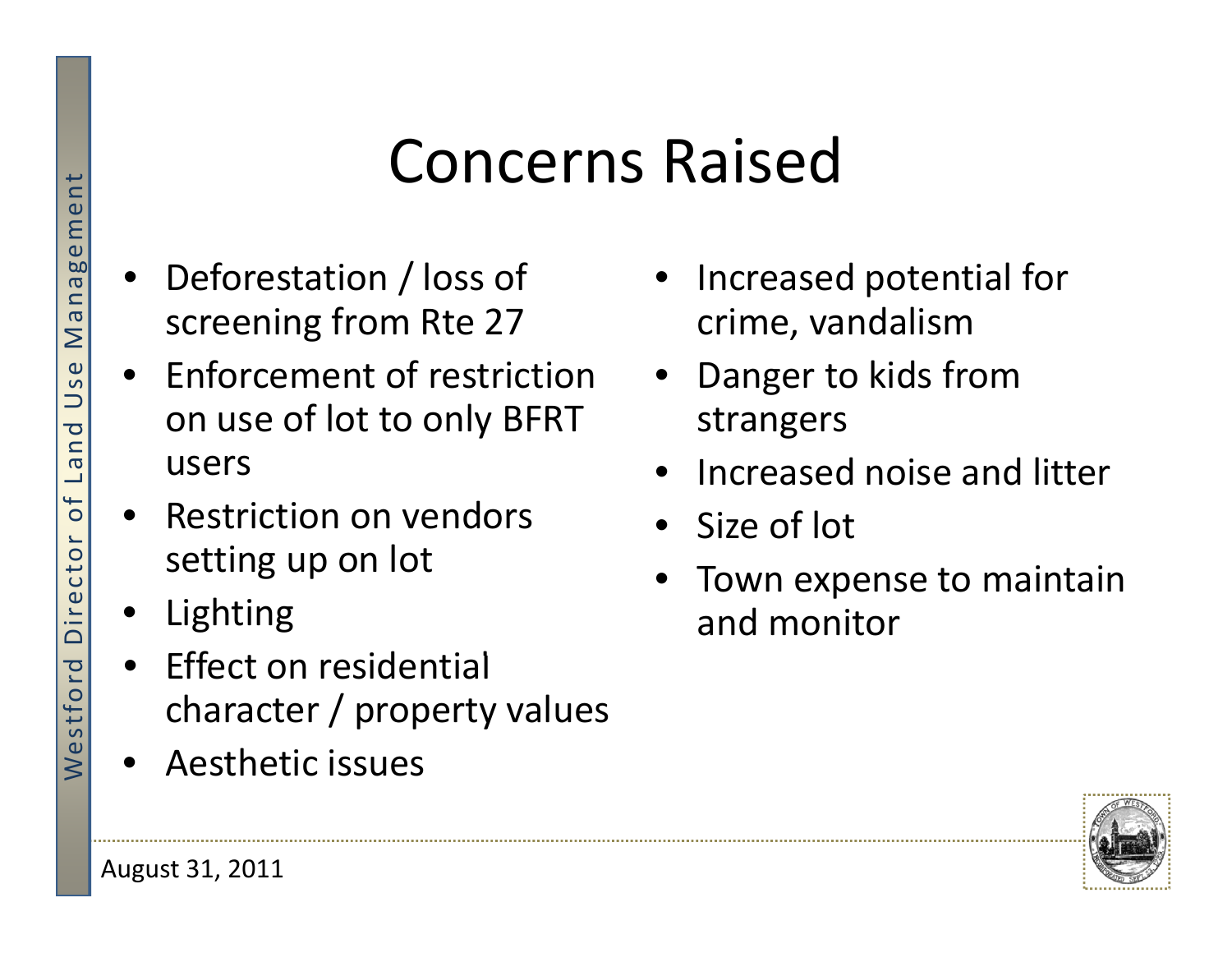## Site Evaluation, and Next Steps

- After staff consideration of alternatives, several o ptions not recommended for further p study
- Understanding consensus may not be  $\begin{bmatrix} 18 \\ 2 \\ 3 \\ 5 \end{bmatrix}$  • Understanding consensus may not be<br>achievable on whether parking is needed, any<br>plans should address concerns raised to date
	- Town Engineer to present concepts to date
	- If policy direction given to advance this work, would require preliminary plans, definitive lplans, permitting, and construction funding

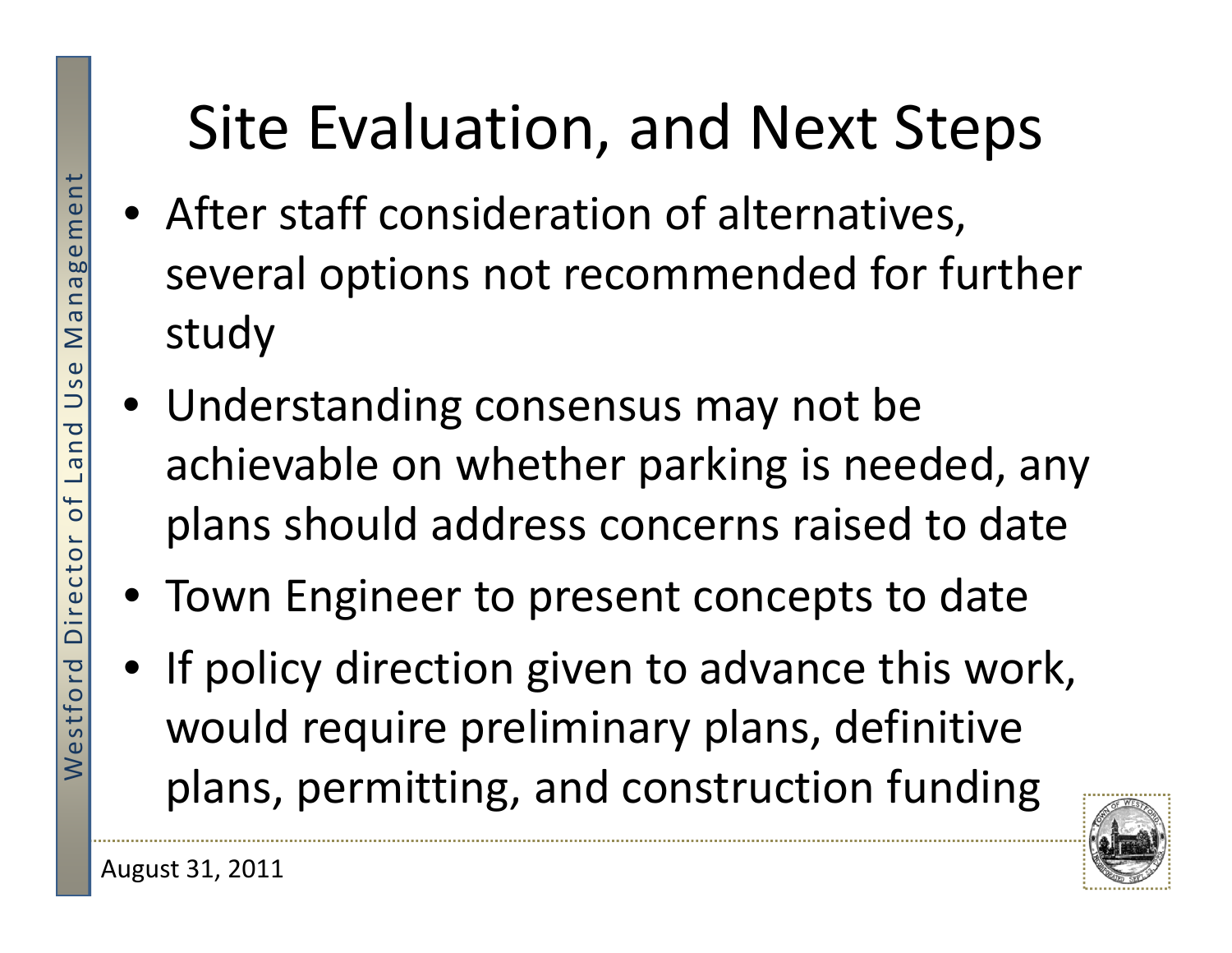## Policy Direction Needed

- Do Boards direct staff to advance work to evaluate additional parking to support BFRT?
- Of parcels reviewed:
	- Should one or more on "short list" be removed?
- $\begin{bmatrix} \frac{1}{6} \\ \frac{1}{6} \end{bmatrix}$  Should one or more not on "short list" be added?<br>- One site, or scattered sites?
	-
	- – $-$  Preliminary feedback re site selection, concepts?
	- Is there policy direction to advance short‐
- $\begin{bmatrix} 1 & 0 & 0 \\ 0 & 0 & 0 \\ 0 & 0 & 0 \end{bmatrix}$  If so, guidance on design issues?